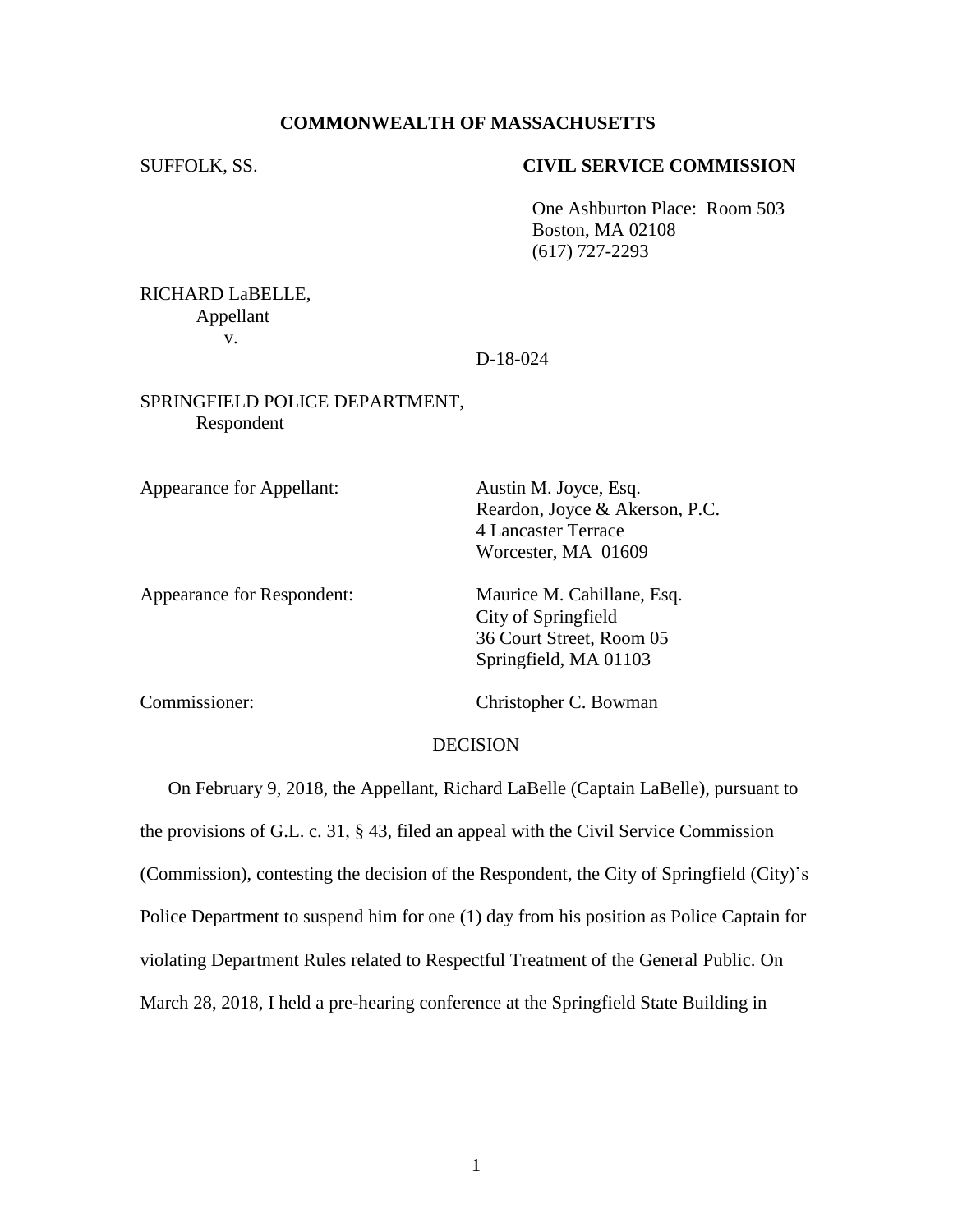Springfield, MA. I held a full hearing at the same location on June  $13, 2018$ .<sup>1</sup> As no

written notice was received from either party, the hearing was declared private. A CD

was made of the hearing. $2$ 

# **FINDINGS OF FACT:**

Thirteen (13) Exhibits were entered into evidence. Based upon these exhibits,

stipulated facts, and the testimony of:

*Called by the Springfield Police Department:*

- Commissioner John Barbieri, Springfield Police Department<sup>3</sup>;
- Sgt. Monique McCoy, Springfield Police Department;
- C.S., civilian, Springfield, MA;

*Called by Captain LaBelle:*

■ Richard LaBelle, Appellant;

and taking administrative notice of all matters filed in the case, pertinent statutes,

regulations, policies, stipulations and reasonable inferences from the credible evidence, a

preponderance of the evidence establishes the following:

- 1. The City of Springfield does not have a Social Media Policy that is applicable to members of the Police Department. (Testimony of Commissioner Barbieri)
- 2. The Department does have Rules and Regulations applicable to all members of the

Department. (Testimony of Commissioner Barbieri)

3. Rule 29 provides, in part: "RESPECTFUL TREATMENT: Employees shall, on all occasions, be civil and respectful, courteous and considerate toward their supervisors, their subordinates, and all other members of the Department and the general public.

 $\overline{a}$ <sup>1</sup> The Standard Adjudicatory rules of Practice and Procedures, 810 CMR §§ 1.00, *et seq*., apply to adjudications before the Commission, with G.L. Chapter 31, or any Commission rules, taking precedence.

 $2<sup>2</sup>$  If there is a judicial appeal of this decision, the plaintiff becomes obligated to use the copy of the CD

provided to the parties to supply the court with the written transcript of the hearing to the extent that he/she wishes to challenge the decision as unsupported by the substantial evidence, arbitrary and capricious, or an abuse of discretion.

 $3$  Commissioner Barbieri has subsequently retired from the Springfield Police Department.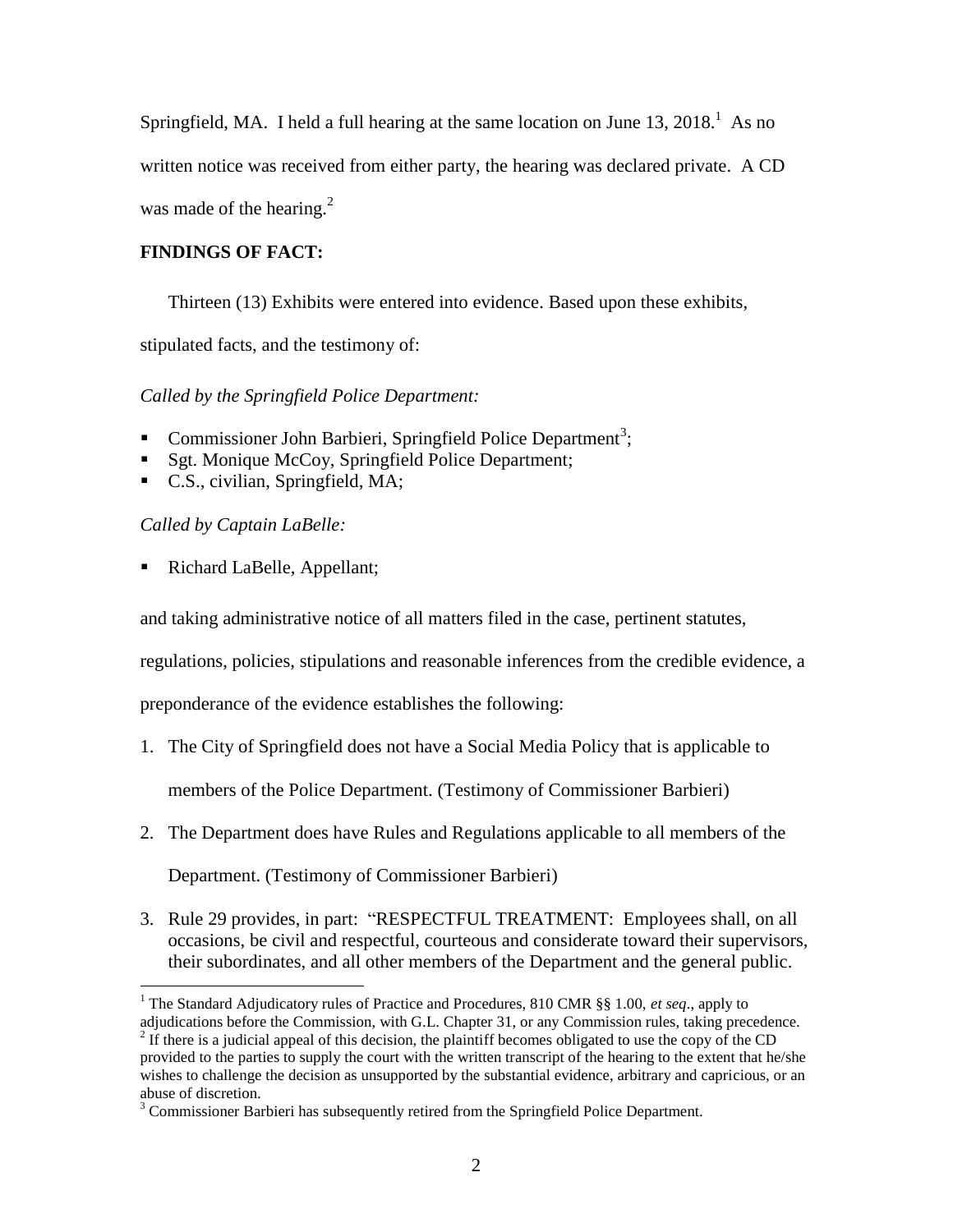No employee shall use epithets or terms that tend to denigrate a particular race or ethnic group except when necessary in police reports or testimony." (Exhibit #13)

- 4. Captain LaBelle has been employed by the Springfield Police Department for approximately twenty-one (21) years and has been a Captain since 2017. (Testimony of Captain LaBelle)
- 5. There was no prior discipline of Captain LaBelle. (Stipulation of the parties)
- 6. Captain LaBelle had a Facebook account on the date of the incident, September 25, 2017. (Testimony of Captain LaBelle)
- 7. The profile for the account indicated that Captain LaBelle "Works at City of Springfield, MA", but did not indicate that he was a police officer. (Exhibit #11, Testimony of Captain LaBelle)
- 8. MassLive is a media outlet in the Springfield area with a newspaper, a website and a Facebook page where it publishes news articles. (Testimony of C.S. and Captain LaBelle)
- 9. On the morning of September 25, 2017, MassLive published an article concerning New England Patriots players and the team owner kneeling during the national anthem before the game. (Testimony of C.S.)
- 10. In the comments section of the article, J.S. posted a cartoon on the MassLive Facebook page. The cartoon depicted a white man wearing a white T-shirt with an American flag logo saying, "That's offensive!" as he points at a uniformed, kneeling football player meant to be Colin Kaepernick, while the man's back is to an unarmed black man (as written on his shirt) sprawled face down with blood pooling around him. (Exhibit #11)

3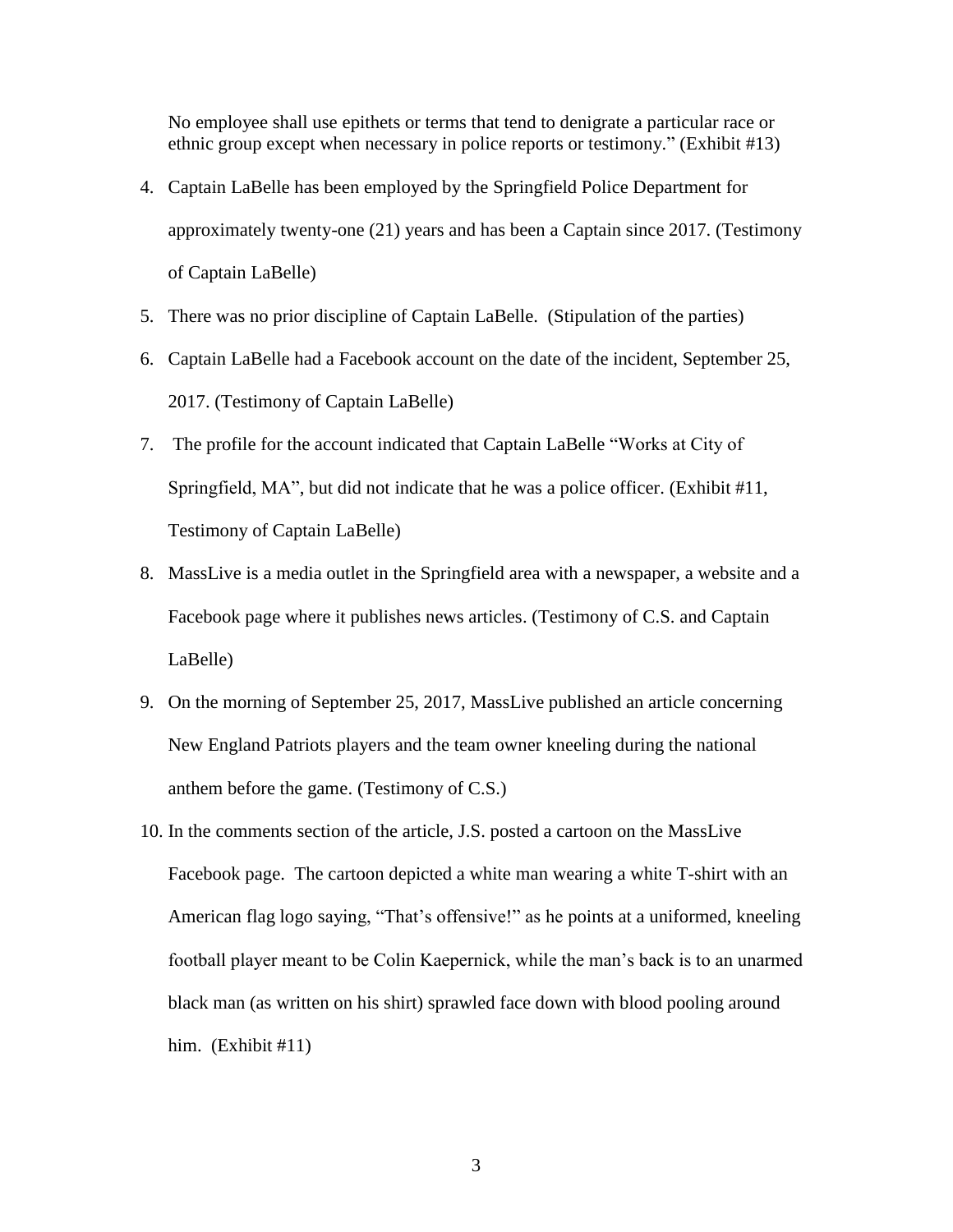- 11. C.S. saw the cartoon post on Facebook early that morning before she went to work and she added her own post to the comments, "EXACTLY!!!". (Exhibit #11, Testimony of C.S.)
- 12. Captain LaBelle also saw the cartoon post in the comments section of the Patriots article on Facebook that morning. At the time, Captain LaBelle was off-duty and at home. Captain LaBelle posted a reply that said, "Exactly, shows the world what a lying bigot you are." (Exhibit #11, Testimony of Captain LaBelle)
- 13. After Captain LaBelle posted his comment on the MassLive Facebook page, C.S. got an anonymous call telling her that Richard LaBelle was a police officer who was high up in the Springfield Police Department and that she should be careful. (Testimony of C.S.)
- 14. After the call, C.S. again posted to the Facebook page, "officer…..I'm not sure who you're calling a lying bigot but try and understand why these players are silently protesting, just think about it." (Exhibit #11)
- 15. Captain Labelle's next post to the Facebook page said, "They are pushing their dishonest hateful political agenda by slandering other Americans … you're the one who needs to do some thinking." (Exhibit #11)
- 16. J.S. then commented, "Richard thank you. I see we are in agreement about Trump and his sheep." (Exhibit #11)
- 17. There were also other posts to the comments section added by other individuals throughout the back-and-forth listed here, but they do not have a bearing on the exchange among J.S., C.S. and Captain LaBelle. (Exhibit #11)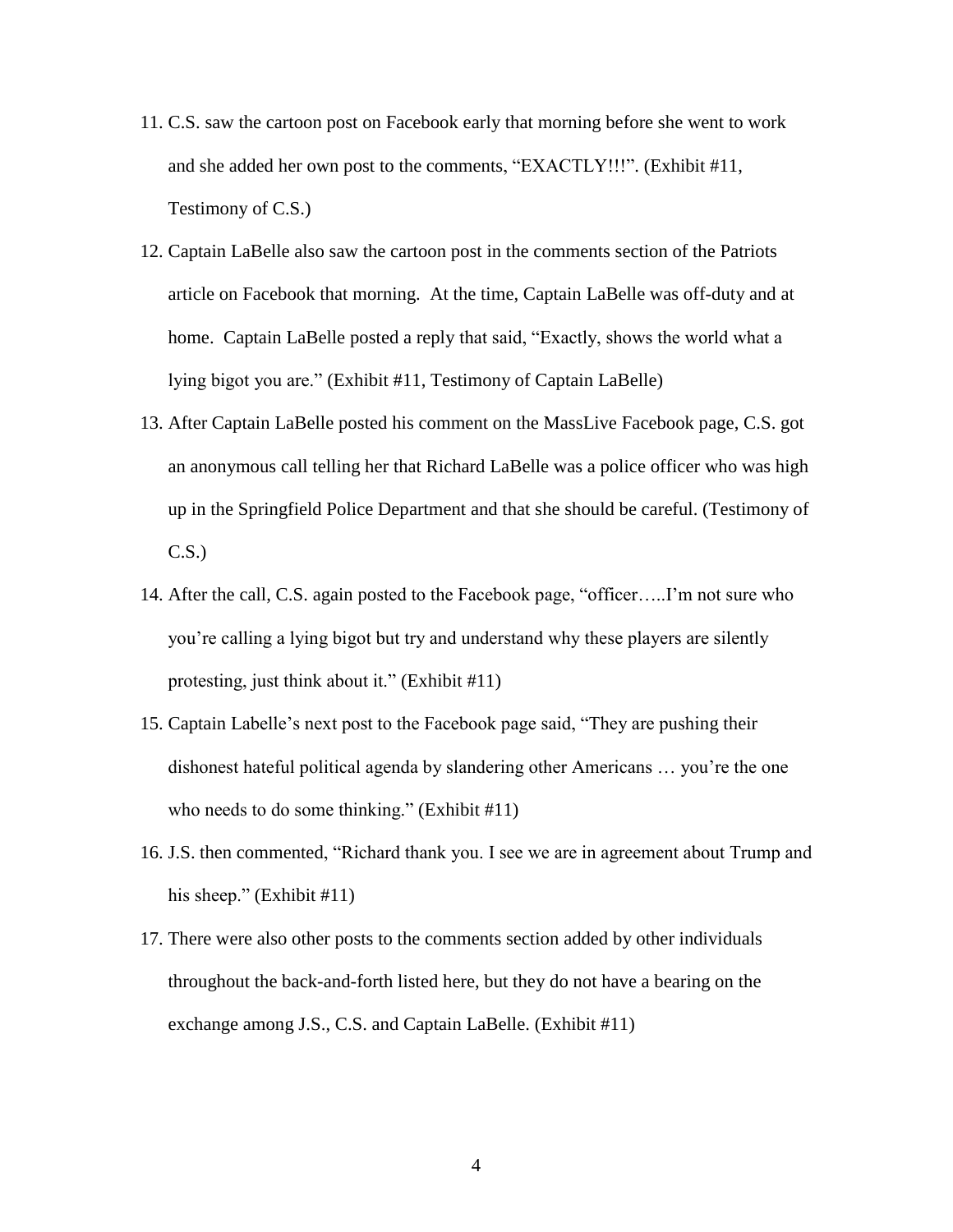- 18. C.S. added another post, saying, "Richard I have informed the municipality you work for since you have violated their social media policy by spreading slander." (Exhibit #11)
- 19. Captain LaBelle then posted, "Got it [C.S.] you're a liar and morally reprehensible." (Exhibit #11, Testimony of Captain LaBelle)
- 20. He then added another post directed to J.S., "Childish response but not surprising from someone who couldn't keep a job bagging groceries. …lol sheep, you are the one out to pasture." (Exhibit #11)
- 21. Captain LaBelle indicated that "bagging groceries" was a reference to J.S.'s Facebook profile listing him as a former service clerk. (Testimony of Captain LaBelle)
- 22. Later that afternoon during her break at work, C.S. called the Police Department's Internal Investigation Unit to complain about Captain LaBelle's Facebook posts. (Testimony of Sgt. McCoy, Exhibit #6)
- 23. After talking to C.S., Sgt. McCoy printed copies of the Facebook posts and forwarded them along with her report to then-Commissioner Barbieri, who was the Appointing Authority. (Exhibit #6, Testimony of Commissioner Barbieri and Sgt. McCoy)
- 24. According to the department's procedures, Commissioner Barbieri assigned the complaint to then-Deputy Chief Cheryl Clapprood on September 27, 2017, for investigation. (Testimony of Commissioner Barbieri, Exhibit #1)
- 25. As part of her investigation, then-Deputy Chief Clapprood spoke to C.S., and she had Captain Labelle submit a report concerning his postings. (Exhibit #4, Testimony of C.S.)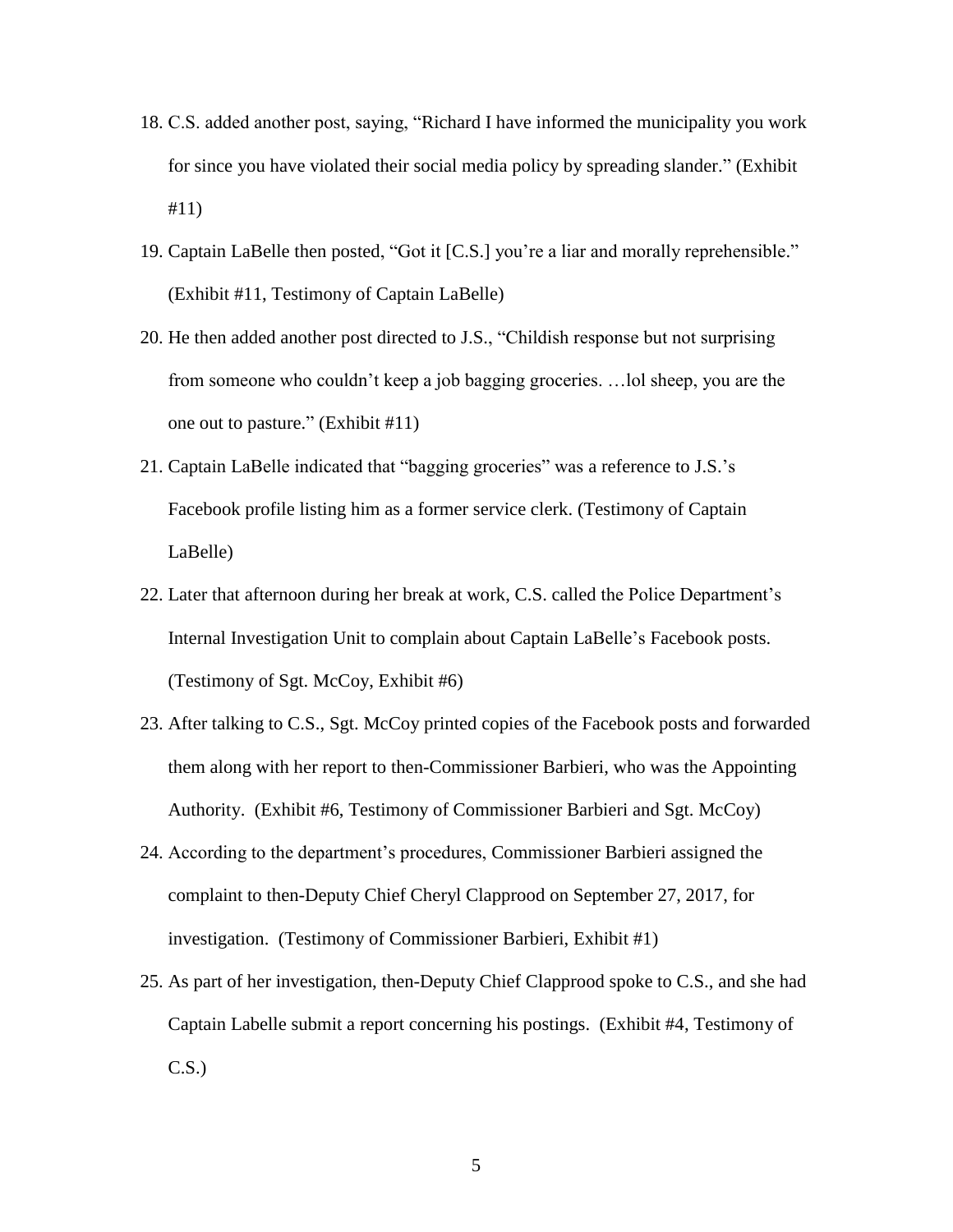- 26. On October 10, 2017, then-Deputy Chief Clapprood concluded her investigation with a report to the Commissioner that recommended no further action. She found no violation of any rules or regulations of the department because Captain LaBelle did not use or infer his status as a police supervisor in his posts. She did not find that Captain LaBelle used his position, status or employment, nor did he threaten or try to intimidate anyone by his posts. (Exhibit #4)
- 27. The next step in the complaint process was review by the Community Police Hearing Board made up of civilians, which was established by the Mayor and the Law Department. (Testimony of Commissioner Barbieri)
- 28. On November 8, 2017, two members of the Community Police Hearing Board did that review of the investigation, and they recommended the issuance of a charge letter and a hearing before the full Board to get more information. (Exhibit #2)
- 29. On November 9, 2017, then-Deputy Chief Clapprood reiterated that she did not find any violation by Captain LaBelle of the department's rules or regulations but acquiesced to the hearing request. (Exhibit #3)
- 30. On the same date, then-Commissioner Barbieri forwarded the complaint on for a hearing before the Community Police Hearing Board. (Exhibit #3)
- 31. On November 10, 2017, Sgt. McCoy received additional information from C.S., and she filed a supplemental report containing the last two Facebook posts made by Captain LaBelle after C.S. advised him that she was filing a complaint. (Exhibit #7, Testimony of Sgt. McCoy)
- 32. On November 14, 2017, the Commissioner issued a Notice of Inter-Departmental Charges to Captain LaBelle, containing five charges. (Exhibit #8)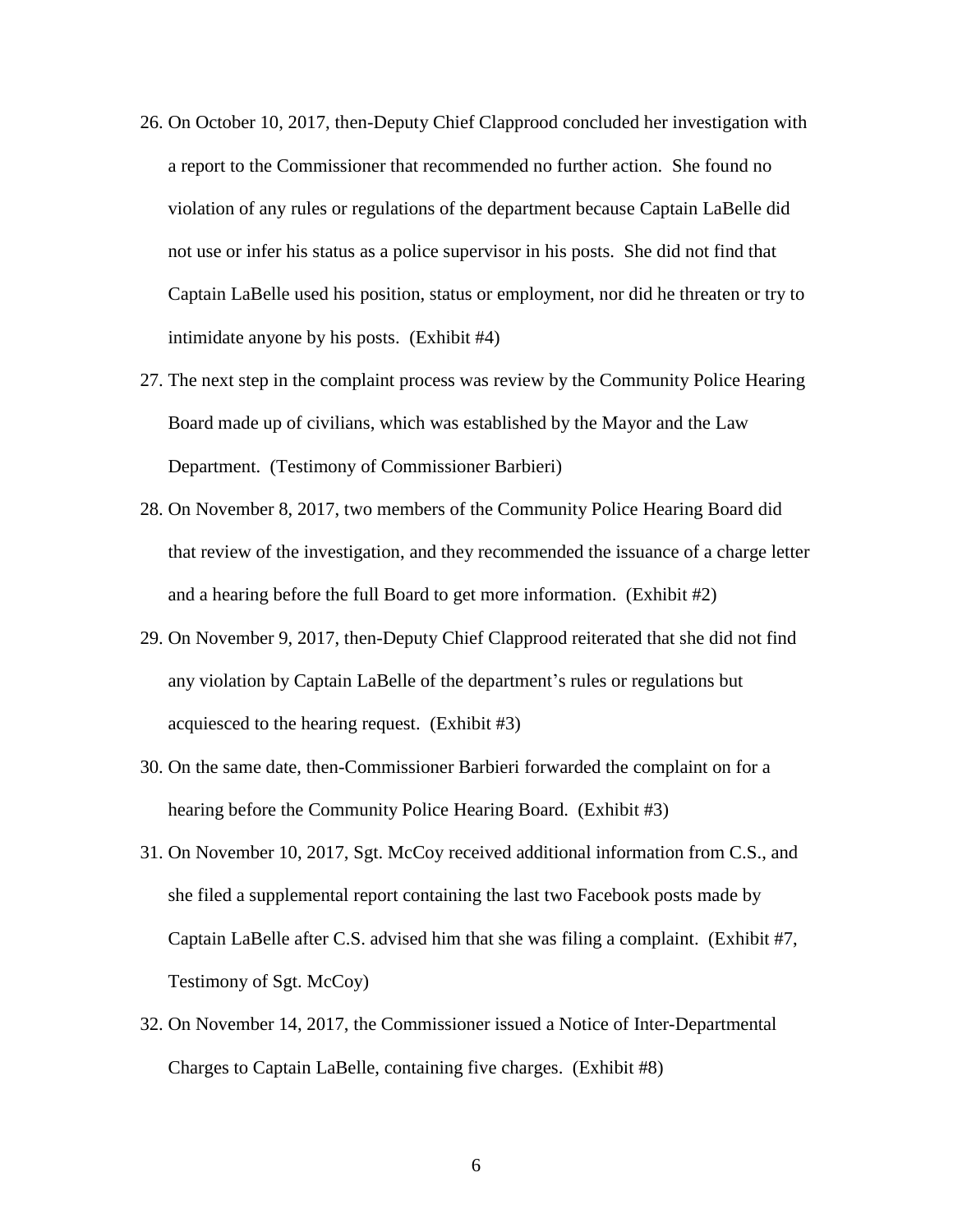- 33. On January 24, 2018, the Community Police Hearing Board held a hearing on the charges and sustained only the charge under Rule 29 (Respectful Treatment) by a vote of three to two. (Exhibit #9, #10)
- 34. Based upon the finding of the Community Police Hearing Board and the recommendation of the City's Labor Relations attorney, Commissioner Barbieri suspended Captain Labelle for one-day without pay by a notice dated January 30, 2018, received by Captain LaBelle on February 1, 2018. The notice specified that the suspension was for posting comments on Facebook that a citizen took as offensive. (Testimony of Commissioner Barbieri, Exhibit #13)
- 35. In his testimony, Commissioner Barbieri stated that he based his decision on the postings made by Captain LaBelle after C.S. identified him as "officer" because of their content and manner, agreeing with the position that they were disrespectful and derogatory. (Testimony of Commissioner Barbieri)

# *Legal Standard*

## G.L. c. 31, § 43 provides:

"If the commission by a preponderance of the evidence determines that there was just cause for an action taken against such person it shall affirm the action of the appointing authority, otherwise it shall reverse such action and the person concerned shall be returned to his position without loss of compensation or other rights; provided, however, if the employee by a preponderance of evidence, establishes that said action was based upon harmful error in the application of the appointing authority's procedure, an error of law, or upon any factor or conduct on the part of the employee not reasonably related to the fitness of the employee to perform in his position, said action shall not be sustained, and the person shall be returned to his position without loss of compensation or other rights. The commission may also modify any penalty imposed by the appointing authority."

 An action is "justified" if it is "done upon adequate reasons sufficiently supported by credible evidence, when weighed by an unprejudiced mind; guided by common sense and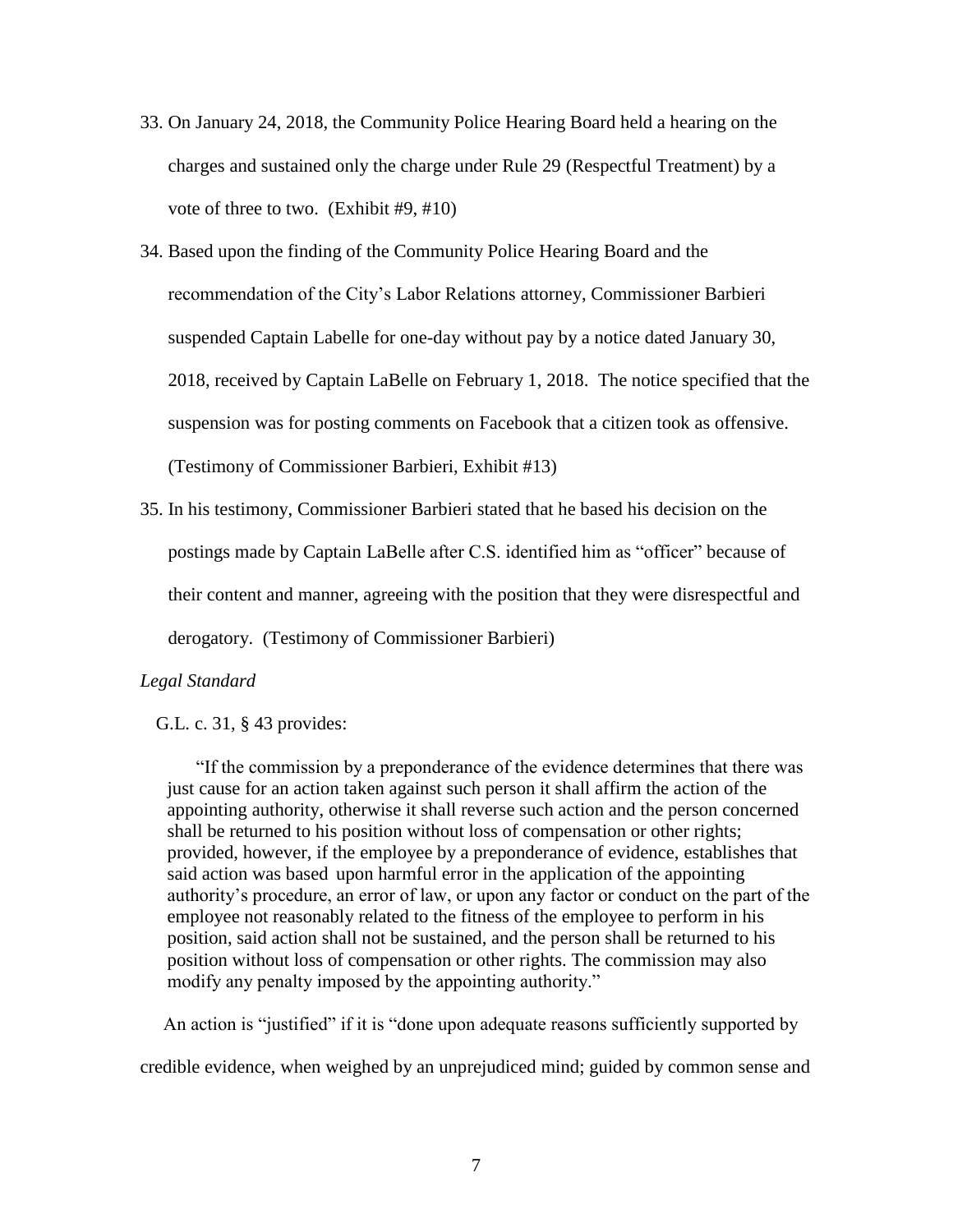by correct rules of law;" Commissioners of Civil Service v. Municipal Ct. of Boston, 359 Mass. 211, 214 (1971); Cambridge v. Civil Service Comm'n, 43 Mass.App.Ct. 300, 304 (1997); Selectmen of Wakefield v. Judge of First Dist. Ct., 262 Mass. 477, 482 (1928). The Commission determines justification for discipline by inquiring, "whether the employee has been guilty of substantial misconduct which adversely affects the public interest by impairing the efficiency of public service;" School Comm. v. Civil Service Comm'n, 43 Mass.App.Ct. 486, 488 (1997); Murray v. Second Dist. Ct., 389 Mass. 508, 514 (1983).

## *Analysis*

 In their post-hearing briefs, both parties have cited relevant federal court decisions regarding the balance between a government employee's First Amendment rights and the interests of a government employer in promoting the efficiency of the public services it performs through its employees. I have carefully reviewed those arguments.

 I agree with Captain LaBelle that the underlying topic related to these online postings was a matter of public concern; that he made the postings while he was off-duty; and that he did not use Department resources (i.e. – a Department computer) to make these postings, all of which, from the outset, tip the balance toward the First Amendment rights afforded to Captain LaBelle.

 It is undisputed, however, that, at the mid-point of their online conversation, Captain Labelle knew that C.S. was aware of his position as a police officer for the Springfield Police Department. I gave the most weight to the postings made from this point forward, including Captain LaBelle's posting to C.S. stating: "Got it [C.S.] you're a liar and morally reprehensible" and his posting to J.S. stating: "Childish response but not

8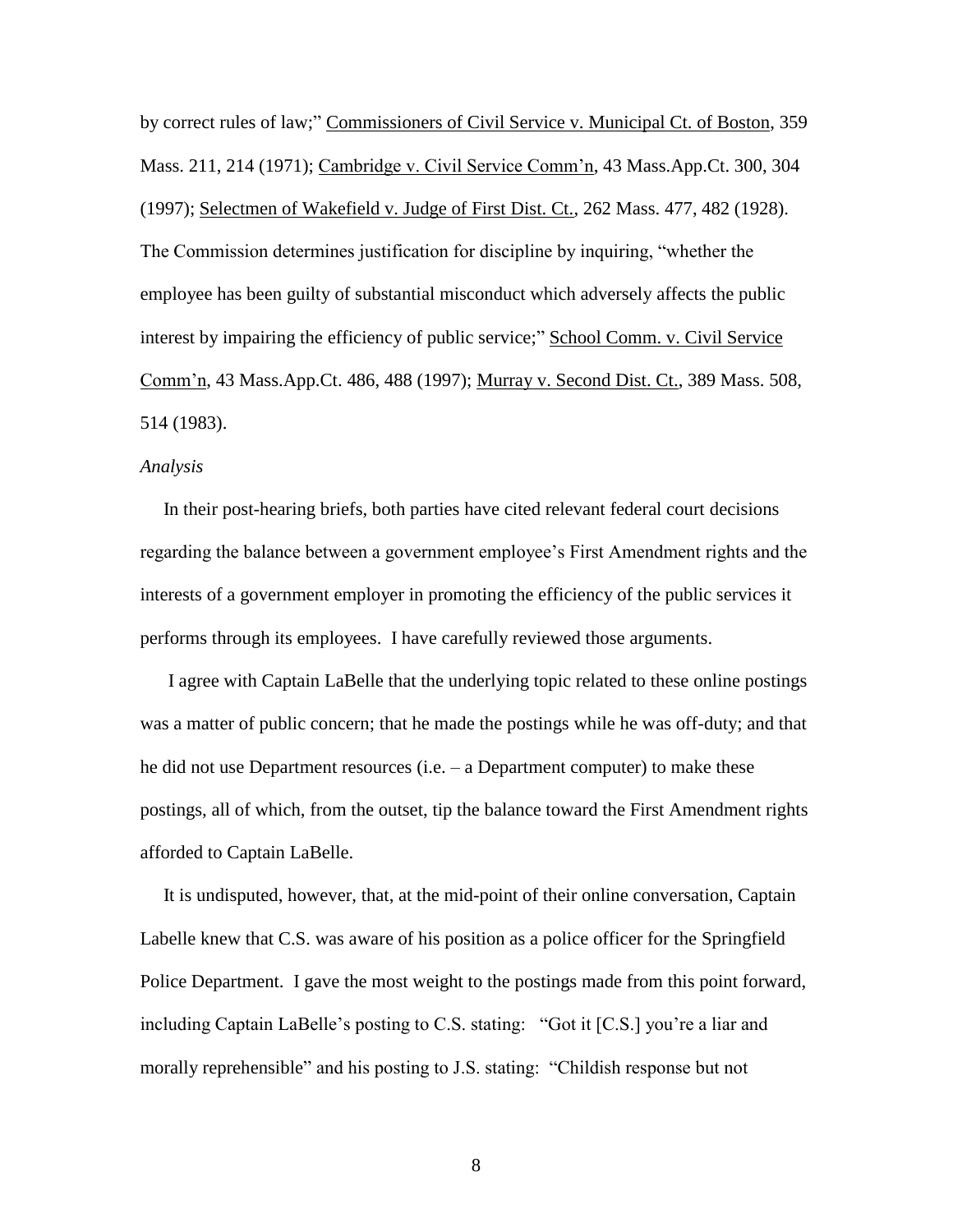surprising from someone *who couldn't keep a job bagging groceries*. …lol sheep, you are the one out to pasture." (emphasis added)

 The fact that the underlying topic here was a matter of public concern did not give Captain LaBelle, a superior officer in the Springfield Police Department, free reign to call a citizen "morally reprehensible" or to tell another citizen (J.S.) (who has a Spanish surname) that he "couldn't keep a job bagging groceries", even when viewed in the context of Captain LaBelle's First Amendment rights and the recognition that discourse on matters of public concern can sometimes be caustic.

 The Department has a right to expect that its police officers, particularly those who hold the position of Captain, treat *all* citizens with respect and courtesy -and the Department's Rules explicitly require it. Captain LaBelle violated that rule and the City's decision to implement a short, one-day suspension to correct his boorish behavior did not violate Captain LaBelle's First Amendment rights.

## *Conclusion*

For all of the above reasons, Captain LaBelle's appeal under Docket No. D-18-

024 is *denied*.

 $\overline{a}$ 

Civil Service Commission

*/s/ Christopher Bowman* Christopher C. Bowman Chairman

By a 4-1 vote of the Civil Service Commission (Bowman, Chairman; Camuso, Ittleman, Stein, Commissioners [Tivnan  $-$  No]<sup>4</sup>) on April 11, 2019.

<sup>4</sup> Commissioner Tivnan voted no as he believes that, based on the facts presented, including the lack of prior discipline, that a written warning, as opposed to a one-day suspension, is warranted here.